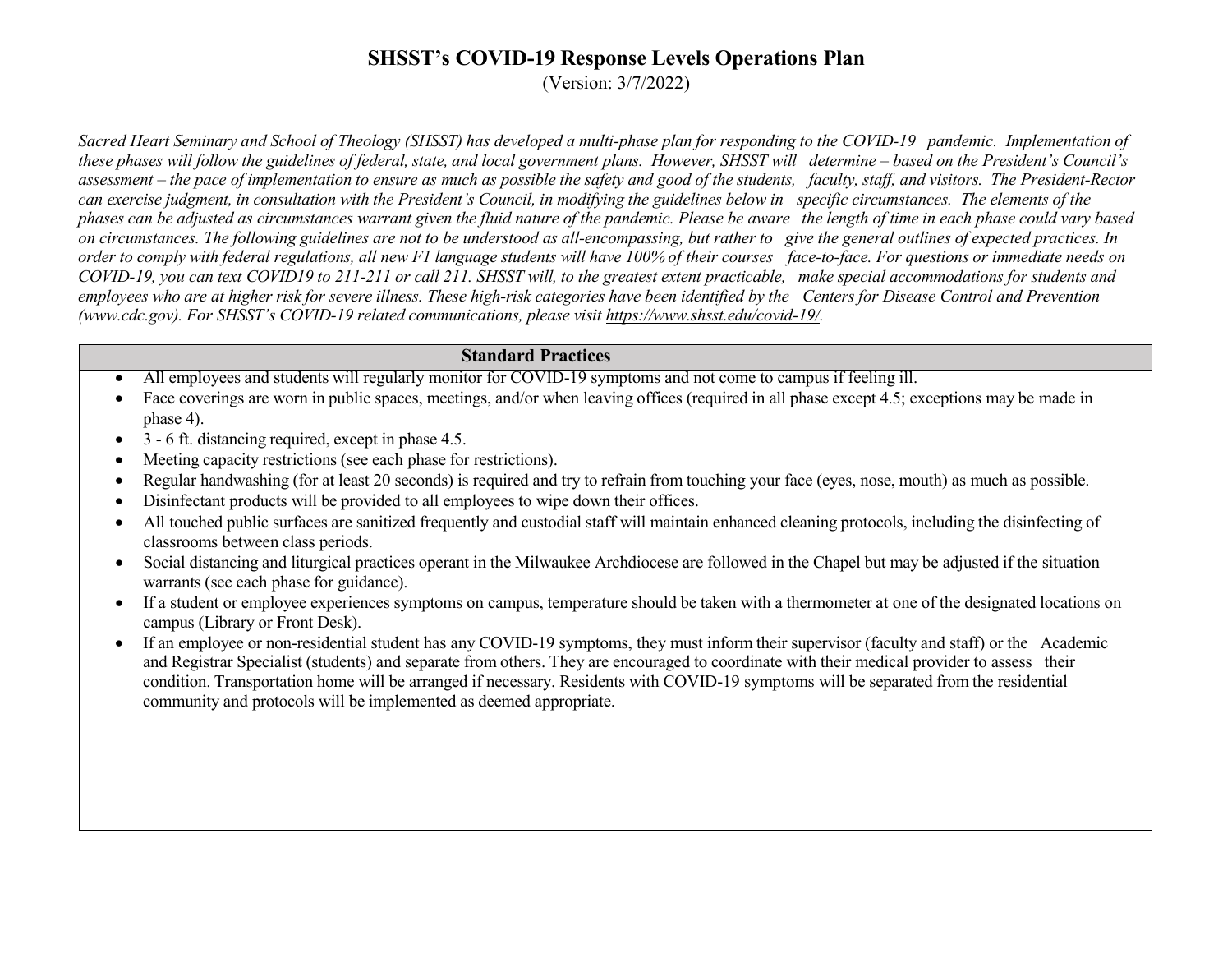(Version: 3/7/2022)

### **Protocol for confirmed or suspected cases of COVID-19:**

Any faculty, staff or student who is diagnosed with COVID-19 or has a reasonable belief that they have contracted it, or has been in direct contact with anyone who has been diagnosed with it, is strongly encouraged to:

- Immediately report their situation to their supervisor (faculty/staff) or to the Academic and Registrar Specialist (students) and follow all CDC and state guidance for self-quarantining and other treatments; notifying SHSST will not jeopardize employment status or student status.
- Maintain quarantine until tested and have received results or have been symptom-free for the duration of time mandated by the CDC's guidelines. If receiving test results will be prolonged past three days, please inform your supervisor.
- Fully vaccinated people do not need to quarantine unless symptoms develop.

### **Resources Used in Determining Operations Phase**

SHSST will follow any Safer at Home orders instituted by federal, state, or local governments. If there is a confirmed case of COVID-19 within the *SHSST community, SHSST will implement the phase deemed appropriate by health professionals.*

The President-Rector and the President's Council will consult the following sources of information when determining which of the five phases of the *Operations Plan will be implemented:*

- Governmental guidance issued by the cities of Milwaukee and Franklin, Milwaukee County, and State authorities.
- COVID-19 statistics in Milwaukee County and surrounding areas.
- Guidance and COVID-19 statistics from the Centers for Disease Control and Prevention (CDC).
- Milwaukee Archdiocese's Catholic Comeback Plan [\(https://www.archmil.org/Our-Faith/CoVID-19-Updates.htm\)](https://www.archmil.org/Our-Faith/CoVID-19-Updates.htm)
- Harvard Global Health Institute's COVID Risk Level Map [\(https://globalepidemics.org/key-metrics-for-covid-suppression/\).](https://globalepidemics.org/key-metrics-for-covid-suppression/)
- Other appropriate sources as needed.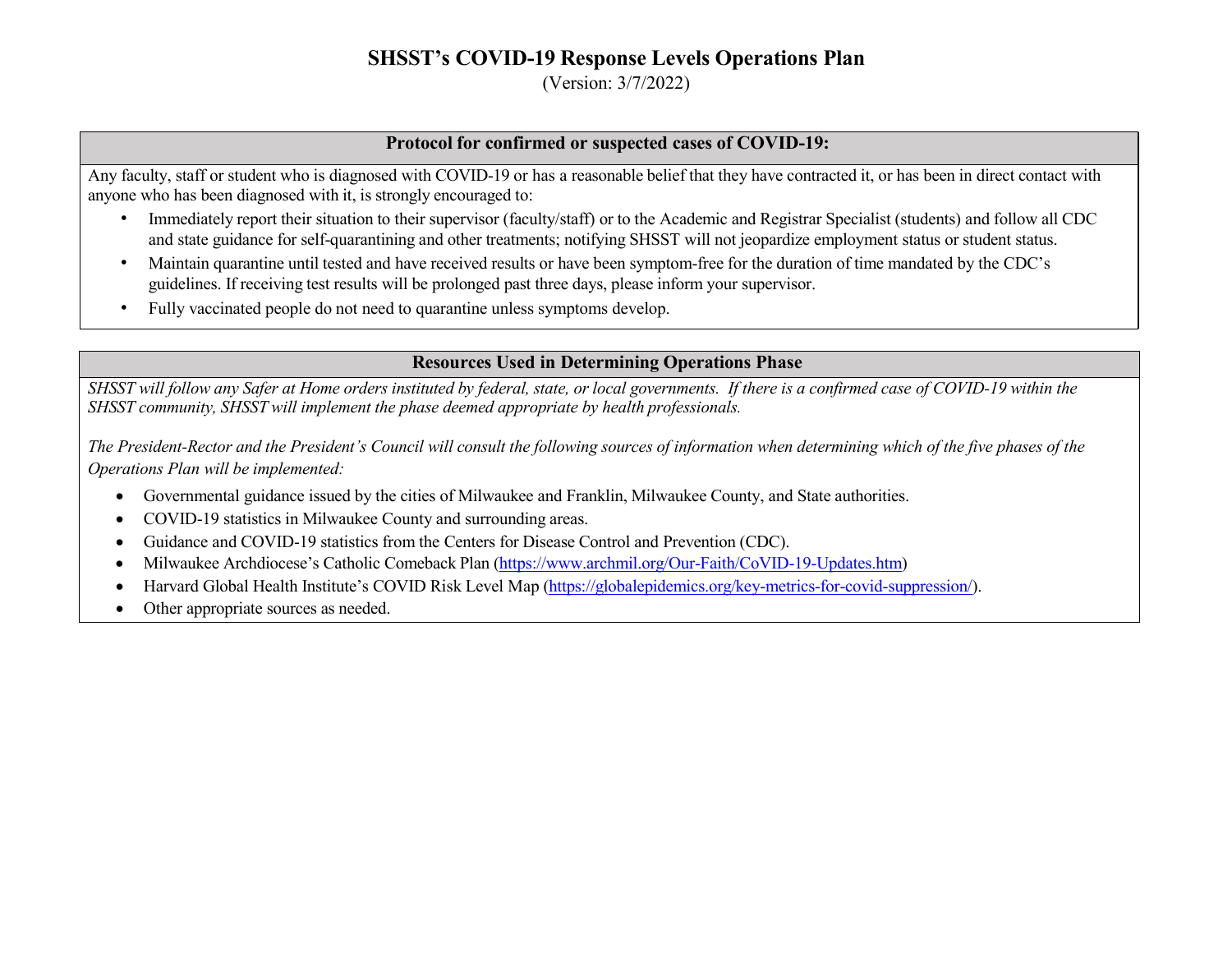(Version: 3/7/2022)

# **PHASES OFTHE OPERATIONS PLAN**

Formation: All credit courses, with the exception of F1 language courses, are delivered remotely via online modalities; pastoral placements are suspended/waived; formation classes are delivered remotely via teleconferencing platform (i.e., Zoom), formation advising and spiritual direction provided via phone or teleconference platform. F1 language courses will be 100% face-to-face.

**Operations:** All on-campus offices are closed; only designated employees needed to complete essential work are permitted on campus; other employees maintain operations via telecommuting modalities; employees needing to access on-campus work materials must receive prior permission from Rector before entering building.

**Practices:** See standard practices on page 1. Meetings restricted to three people.

**Campus Population:** Non-residential students, staff, and faculty, as well as visitors, are not allowed on campus; residential students/faculty will maintain safer-at-home quarantine practices and formation guidelines issued. For guidelines on safer-at-home quarantine practices, visit: [https://www.cdc.gov/coronavirus/2019-ncov/daily-life-coping/shared-housing/index.html.](https://www.cdc.gov/coronavirus/2019-ncov/daily-life-coping/shared-housing/index.html)

Library: Physical space closed to all non-residential students, faculty, and staff; electronic resources remain available along with the services of the library staff via telecommuting modalities; interlibrary loan and SWITCH borrowing suspended; residential community members must alert the Library Director in advance before entering library and follow delineated protocols.

**Bookstore:** Closed. Students secure textbooks directly from the publisher, Amazon, etc.

**Cafeteria:** The dining room will serve individual packaged meals; dining is not permitted in the cafeteria.

**Chapel:** Only the residential community is permitted to attend liturgical services.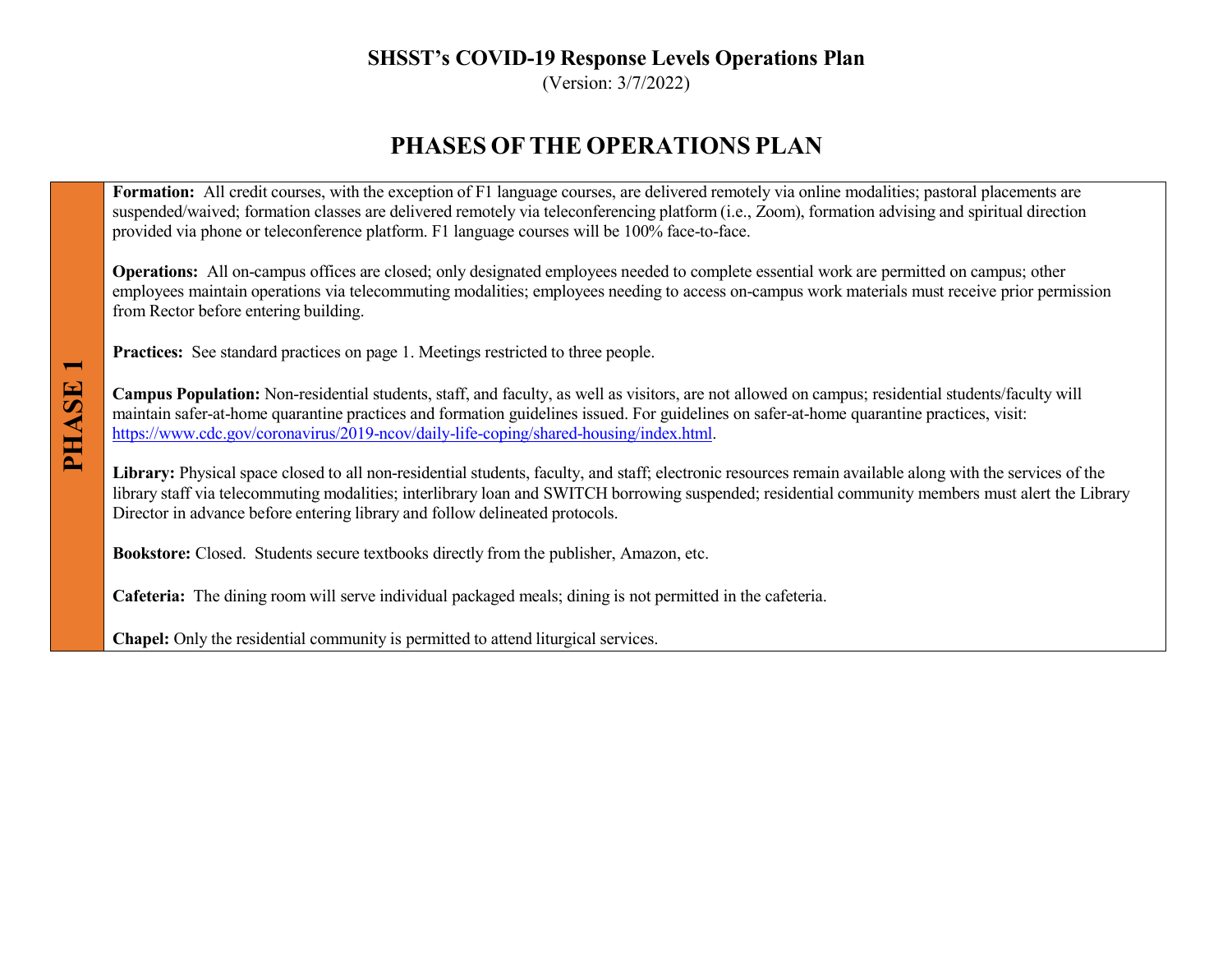(Version: 3/7/2022)

**Courses:** Same as Phase 1, except formation classes, formation advising, and spiritual formation are delivered in-person if all parties are living on campus, but otherwise provided via phone or teleconference platform (i.e., Zoom). F1 language courses will be 100% face-to-face.

**Operations:** On-campus offices are periodically open; designated employees work on campus via pre-established rotation schedule to minimize contact; non-designated employees (e.g., faculty) maintain operations via telecommuting modalities; non-designated employees needing to access on campus resources must receive prior permission from Rector before entering building.

**Practices:** See standard practices on page 1. Meetings restricted to ten people or 10% of room capacity. It is preferable for meetings to be conducted remotely even while on campus.

**Campus Population:** Non-residential students and non-designated employees, as well as visitors, are not allowed on campus; residential students/faculty will maintain safer-at-home quarantine practices (see link in Phase 1) and all guidelines issued by the formation department.

**Library:** Same as Phase 1, except faculty can access the Library. Library staff work on campus on a rotating basis; interlibrary loan and SWITCH borrowing are available if operational; faculty and residential community members must alert the Library Director in advance before entering library and follow delineated protocols. Community patrons may use curbside pick-up and drop-off (contact the library staff to arrange).

**Bookstore:** The physical space of the Bookstore is closed. Remote purchases are available.

**Cafeteria:** Dining room will be open on a limited basis with limited meal options. Staggered meals times may be required and SHSST employees may be required to eat at their desks in order to maintain social distancing. Food may be served by Sodexo staff to limit touching of plates, utensils, etc.

**Chapel:** Same as Phase 1, except employees can attend only after receiving prior approval of the President-Rector.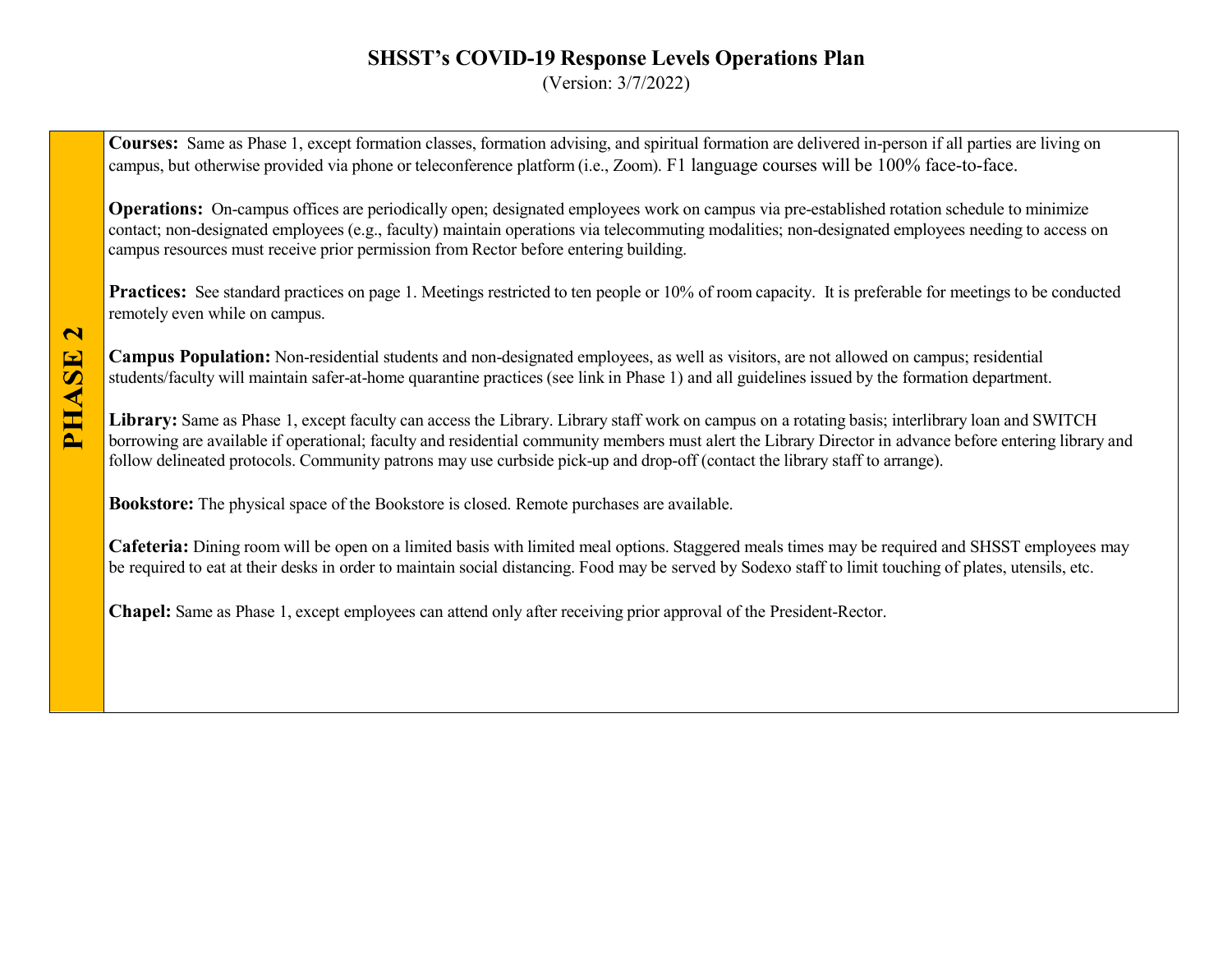(Version: 3/7/2022)

**Courses:** Courses are delivered in-person, though designed to take advantage of online delivery to minimize on-campus class sessions and allow for seamless toggling to an in-person or online delivery format; pastoral placements are modified/suspended/waived depending upon the situation; formation classes, formation advising, and spiritual formation are delivered in-person or via phone or teleconference platform (i.e., Zoom) depending upon the situation. F1 language courses will be 100% face-to-face.

**Operations:** Full operations are maintained; on-campus offices are open, though some may maintain restricted hours; employees work on campus though some may maintain work patterns that minimize on-campus presence/interactions; in some situations, work practices that minimize direct contact (e.g., videoconferencing, digital communication, etc.) continue to be employed. Employees needing access to on campus resources or perform work must receive permission from President-Rector.

**Practices:** See standard practices on page 1. Meetings are conducted remotely even while on campus.

**Campus Population:** Non-residential students are allowed on campus only to attend class or perform essential coursework; students have the option of attending courses remotely; all community members follow social distancing practices. Visitors are not permitted, though exceptions can be made at the discretion of the President-Rector.

Library: Physical space is open to all students, staff, and faculty; community patrons may use curbside pick-up and drop-off (contact the library staff to arrange); interlibrary loan and SWITCH borrowing are available to the degree those services are operational.

**Bookstore:** The physical space of the Bookstore is closed. Remote purchases are available.

**Phas**

**e 2.5**

**Cafeteria:** Dining room will be open. Students are to eat from Noon – 12:30pm; SHSST employees are encouraged to pick up meals between 12:30 - 1pm to eat back at their desks in order to maintain social distancing. Food may be served by Sodexo staff to limit touching of plates, utensils, etc.

**Chapel:** Attendance at liturgical services limited to 25% capacity of the chapel. Faculty and Staff may opt out.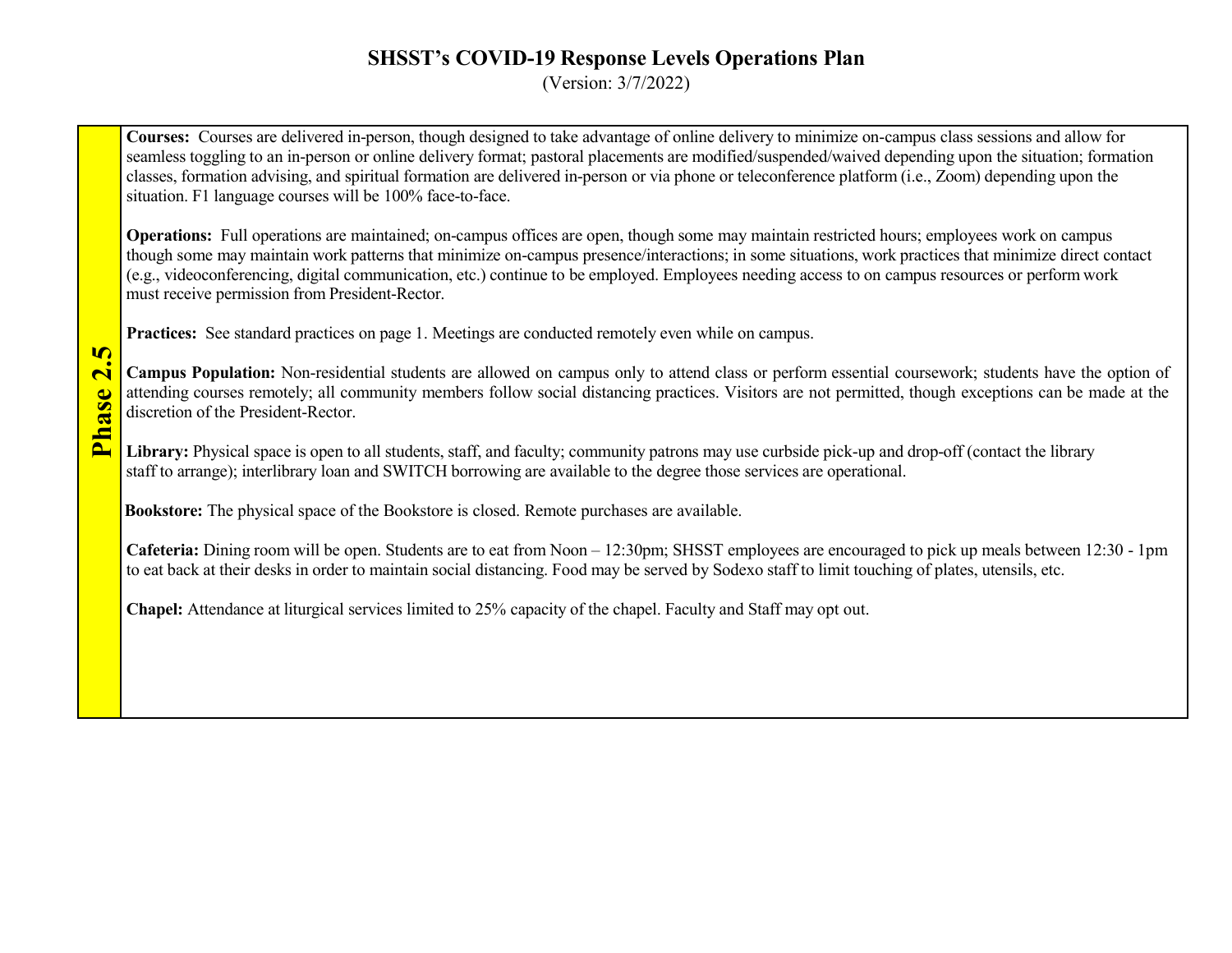(Version: 3/7/2022)

**Courses:** Courses are delivered in-person, though designed to take advantage of online delivery in order to minimize on-campus class sessions and allow for seamless toggling between in-person or online delivery formats; pastoral placements are modified/suspended/waived depending upon the situation; formation classes, formation advising, and spiritual formation are delivered in-person or via phone or teleconference platform (i.e., Zoom) depending upon the situation. F1 language courses will be 100% face-to-face.

**Operations:** Full operations are maintained; on-campus offices are open, though some may maintain restricted hours; employees work on campus though some may maintain work patterns that minimize on-campus presence/interactions; in some situations, work practices that minimize direct contact (e.g., videoconferencing, digital communication, etc.) continue to be utilized.

**Practices:** See standard practices on page 1. Meetings restricted to fifty people or 25% of room capacity. It is encouraged that meetings be conducted remotely even while on campus.

**Campus Population:** Non-residential students are allowed on campus only to attend class, perform essential coursework, or to attend special events to which they are invited. Students have the option of attending courses remotely; all community members follow social distancing practices. Visitors are not permitted, though exceptions can be made at the discretion of the President-Rector.

Library: Physical space is open to all students, staff, and faculty; community patrons may use curbside pick-up and drop-off (contact the library staff to arrange); interlibrary loan and SWITCH borrowing are available to the degree those services are operational.

**Bookstore:** The physical space of the Bookstore is closed. Remote purchases are available.

 $\curvearrowleft$ 

SE

E

**Cafeteria:** Dining room will be open. Food may be served by Sodexo staff to limit touching of plates, utensils, etc. Faculty and staff are encouraged to wait until 12:15pm to avoid lines. People may sit 3 to a table or take their food to-go.

**Chapel:** Attendance at liturgical services and major events is encouraged; capacity of the chapel will be limited to 25%. Faculty and staff that would like to opt out should speak with the President-Rector.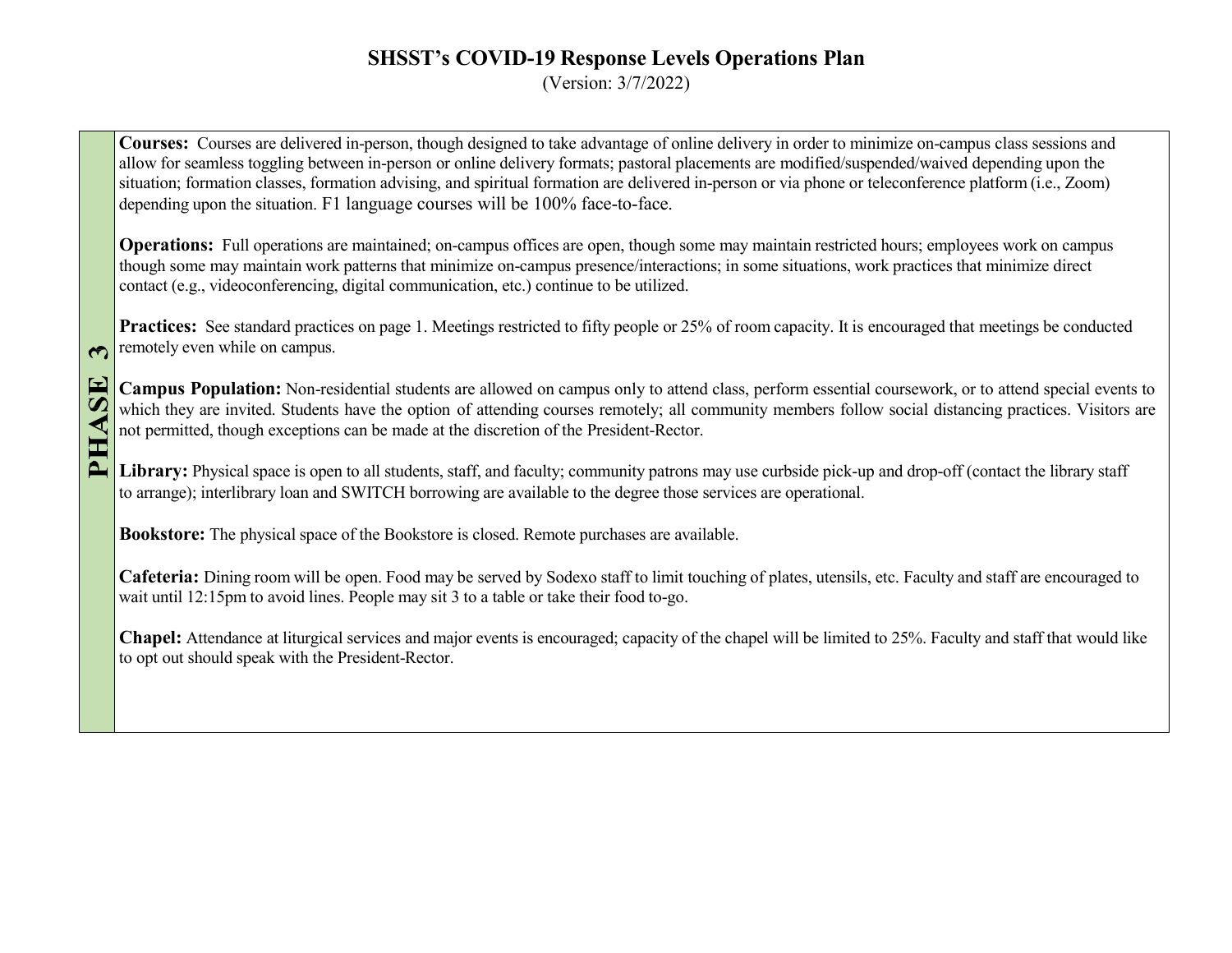(Version: 3/7/2022)

**Courses:** Same as Phase 3, except pastoral placements are operational though possibly modified depending upon the situation; formation classes, formation advising, and spiritual formation are delivered in-person.

**Operations:** Full operations are maintained; on-campus offices are open; employees work on campus; in some situations, work practices that minimize direct contact (e.g., videoconferencing, digital communication) continue to be employed.

**Practices:** See standard practices on page 1. Meeting size is not limited, though restrictions may be imposed if the situation warrants. Fully vaccinated people may remove masks in group meetings if everyone agrees. Social distancing is not required for those fully vaccinated, but still preferred. People who are not fully vaccinated are asked to continue to wear a mask and socially distance. As a community, please support those people who wear a mask, either for health concerns or personal preferences! Masks will continue to be required in the lobby, chapel and classrooms.

**Campus Population:** All students are allowed on campus to engage fully with school functions and community life following continued guidance from the CDC and local health authorities. Visitors are permitted, though restrictions may be imposed if the situation warrants.

**Library:** Physical space is open to all students, faculty, staff, and outside patrons; interlibrary loan and SWITCH borrowing are available.

**Bookstore:** The physical space of the Bookstore is closed temporarily. Remote purchases are available.

**Cafeteria:** Eating customs return to normal practice, though certain restrictions and procedures (such as plating) may be implemented as deemed appropriate. POSH and Provincial employees are welcome back in the dining room.

**Chapel:** All members of the school community are invited to liturgical services as appropriate.

 $\overline{\mathbf{d}}$ 

52

◀

PH.